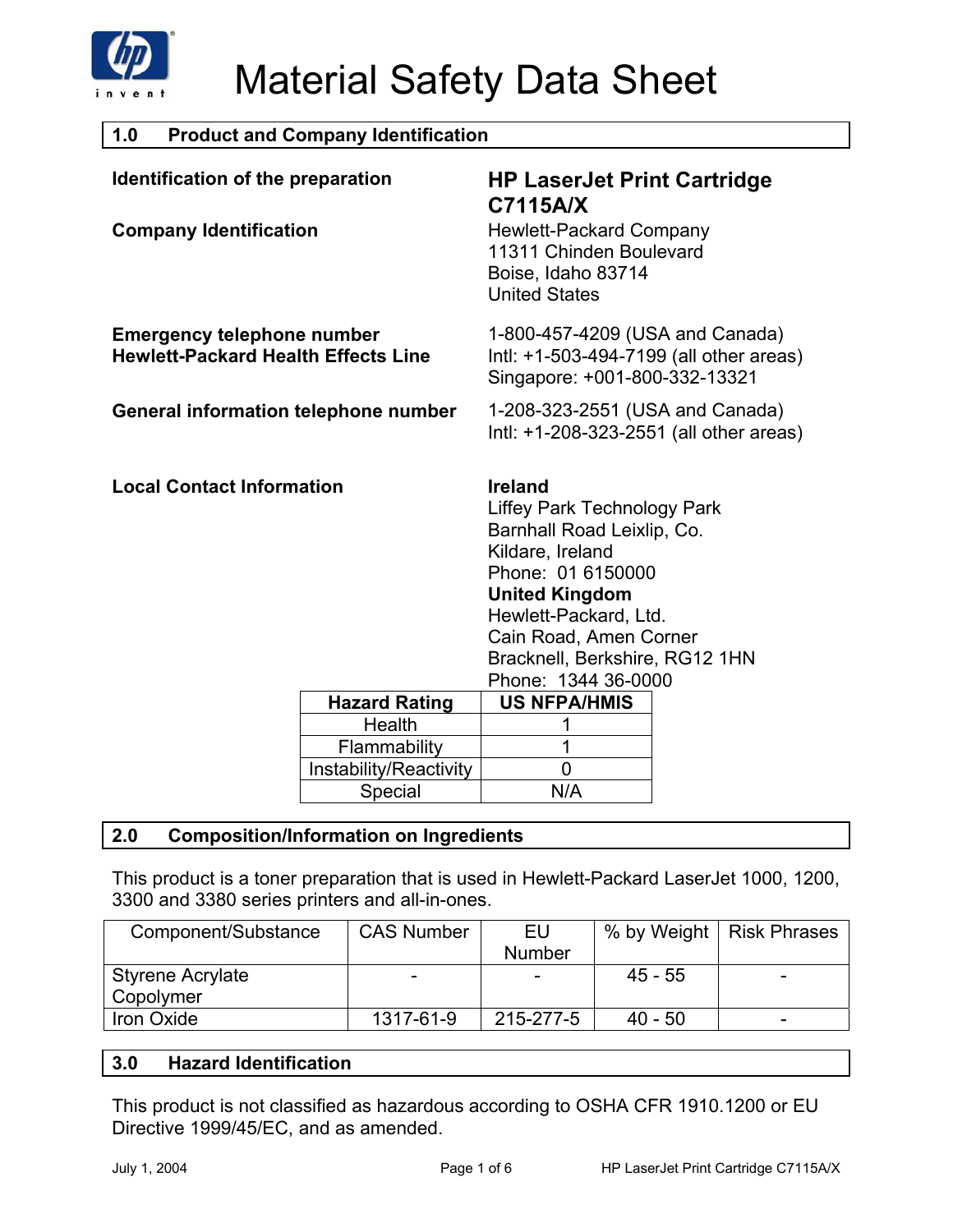

# **Material Safety Data Sheet**<br>Routes of Exposure Inhalation, Ingestion, skin and eyes.

Inhalation, Ingestion, skin and eyes.

| <b>Acute Health Hazards</b><br>Eyes:             | Inhalation: Minimal respiratory tract irritation may occur with exposure<br>to large amounts of dust.<br><b>Ingestion:</b> Low acute toxicity. Ingestion is a minor route of entry for<br>intended use of this product.<br><b>Skin:</b> Unlikely to cause skin irritation.<br>May cause transient slight irritation. |
|--------------------------------------------------|----------------------------------------------------------------------------------------------------------------------------------------------------------------------------------------------------------------------------------------------------------------------------------------------------------------------|
| <b>Chronic Health Hazards</b><br>Carcinogenicity | Prolonged inhalation of excessive amounts of any dust<br>may cause lung damage. Use of this product as intended<br>does not result in inhalation of excessive amounts of dust.<br>Refer to section 11.                                                                                                               |

### **4.0 First Aid Measures**

|            | Inhalation: Move person to fresh air immediately. If symptoms<br>occur, consult a physician.                                                                                                                     |
|------------|------------------------------------------------------------------------------------------------------------------------------------------------------------------------------------------------------------------|
| Ingestion: | Rinse mouth with water. Drink one to two glasses of<br>water. If symptoms occur, consult a physician<br>immediately.                                                                                             |
|            | <b>Skin:</b> Wash affected areas thoroughly with soap and<br>water. If irritation persists, consult a physician.                                                                                                 |
|            | Eyes: Do not rub eyes. Immediately flush with large<br>amounts of clean, lukewarm water (low pressure) for<br>at least 5 minutes or until particles are removed. If<br>irritation persists, consult a physician. |

### **5.0 Fire Fighting Measures**

|                                                       | <b>Extinguishing media</b> $CO2$ , water, dry chemical                                                                                                              |
|-------------------------------------------------------|---------------------------------------------------------------------------------------------------------------------------------------------------------------------|
| <b>Unsuitable Extinguishing</b> None known<br>Media   |                                                                                                                                                                     |
| <b>Special Firefighting None</b><br><b>Procedures</b> |                                                                                                                                                                     |
|                                                       | <b>Unusual fire and explosion</b> Like most organic material in powder form, toner can<br>hazards form explosive dust-air mixtures when finely<br>dispersed in air. |
| <b>Auto-ignition temperature</b> Not available        |                                                                                                                                                                     |
| <b>Flashpoint (method)</b> Not applicable             |                                                                                                                                                                     |
| Hazardous Combustion $CO2$ , CO<br><b>Products</b>    |                                                                                                                                                                     |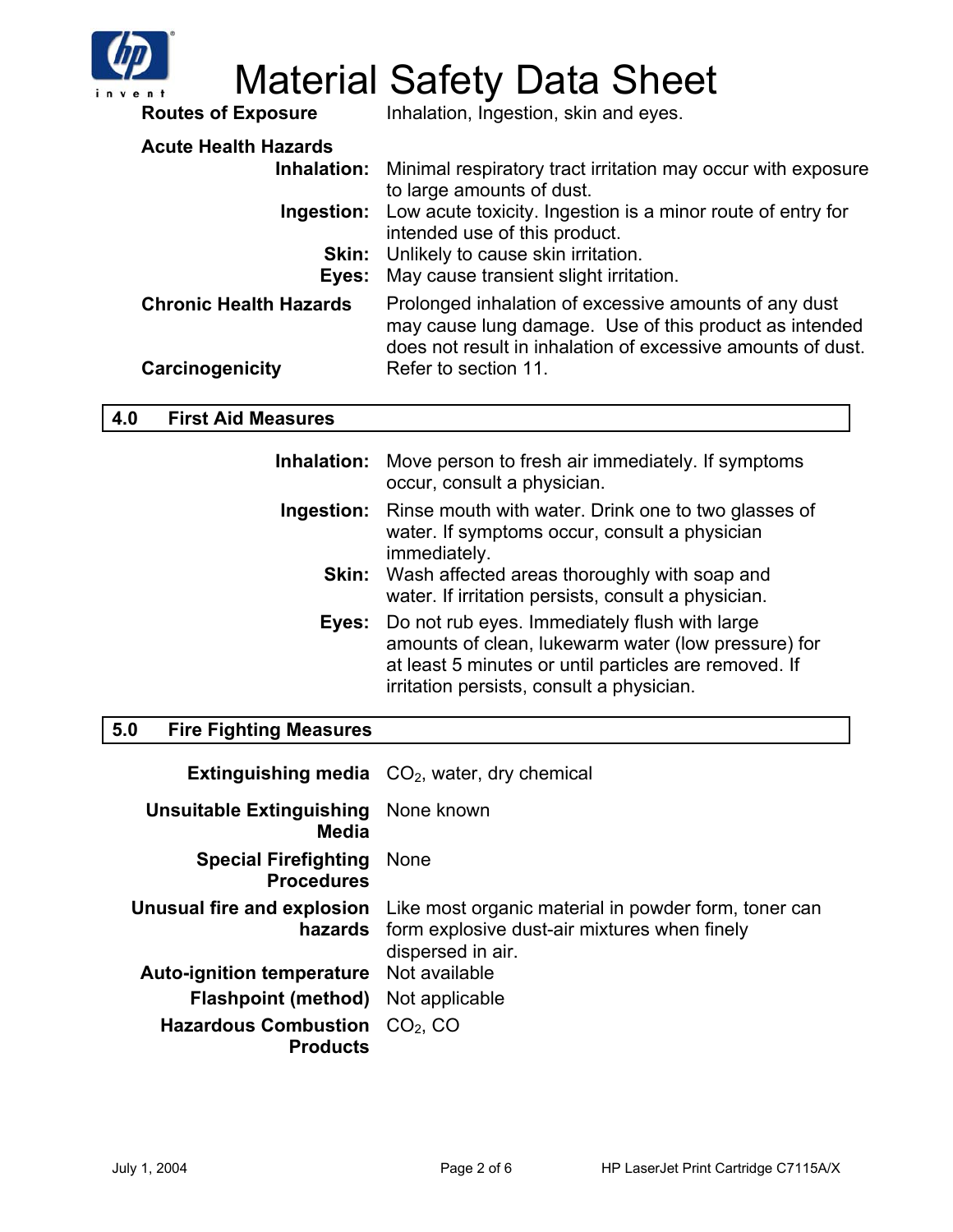

Material Safety Data Sheet

### **6.0 Accidental release measures**

| Spill or leak procedures         | Avoid breathing dust. Minimize the release of<br>particles. Slowly sweep the material into a bag or<br>other sealed container. Clean remainder with a<br>damp cloth or vacuum cleaner. If a vacuum is used,<br>the motor must be rated as dust explosion-proof.<br>Fine powder can form explosive dust-air mixtures.<br>Dispose of waste toner in accordance with local |
|----------------------------------|-------------------------------------------------------------------------------------------------------------------------------------------------------------------------------------------------------------------------------------------------------------------------------------------------------------------------------------------------------------------------|
|                                  | requirements.                                                                                                                                                                                                                                                                                                                                                           |
| <b>Environmental precautions</b> | Do not discharge into drains (See also Section 13,<br>Disposal Considerations).                                                                                                                                                                                                                                                                                         |

#### **7.0 Handling and Storage**

|                                              | <b>Advise on safe handling and</b> Keep material out of reach of children. Avoid<br>protection against fire inhalation of dust and contact with eyes. Use with<br>adequate ventilation. Keep away from excessive |
|----------------------------------------------|------------------------------------------------------------------------------------------------------------------------------------------------------------------------------------------------------------------|
| storage compatibility from strong oxidizers. | heat, sparks, and open flames.<br>Requirements for storage Keep out of the reach of children. Keep container<br>rooms and advise on closed and store at room temperature. Keep away                              |

### **8.0 Exposure control/ personal protection**

| <b>Exposure Limit Values</b>     |                                                     |
|----------------------------------|-----------------------------------------------------|
| <b>USA OSHA (TWA/PEL):</b>       | 15 mg/m <sup>3</sup> (Total Dust)                   |
|                                  | 5 mg/m <sup>3</sup> (Respirable Fraction)           |
| <b>ACGIH (TWA/TLV):</b>          | 10 $mg/m3$ (Inhalable Particulate)                  |
|                                  | 3 mg/m <sup>3</sup> (Respirable Particulate)        |
| <b>TRGS 900 (Luftgrenzwert):</b> | 10 mg/m3 (Einatembare Partikel)                     |
|                                  | 3 mg/m3 (Alveolengängige Fraktion)                  |
| <b>Exposure Controls</b>         |                                                     |
| <b>Respiratory protection</b>    | Not required under intended use.                    |
| <b>Ventilation</b>               | Good general ventilation should be sufficient under |
|                                  | intended use.                                       |
| <b>Protective gloves</b>         | Not required under intended use.                    |
|                                  | Eye protection Not required under intended use.     |
| Other protective equipment       | Not required under intended use.                    |

#### **9.0 Physical and chemical properties**

**pH** Not applicable **Boiling point** Not applicable **Flash point** Not applicable Melting point 100 - 150°C (Softening Point)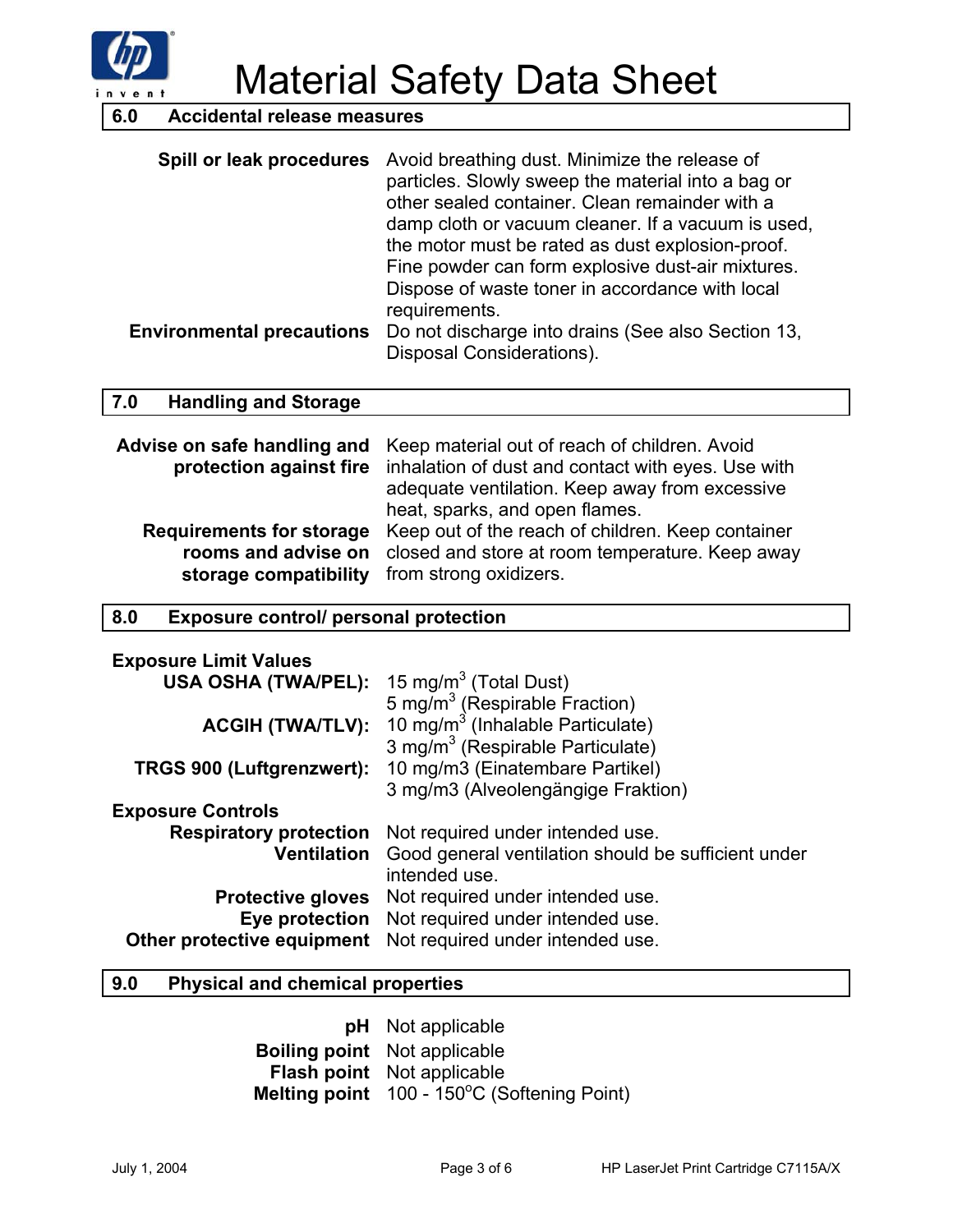

# Material Safety Data Sheet

|                               | <b>Flammability</b> Non-flammable solid (according to test methods of<br>EU Directive 92/69/EEC and as amended, A10<br><b>Flammability (Solids)</b> |
|-------------------------------|-----------------------------------------------------------------------------------------------------------------------------------------------------|
| <b>Explosive properties</b>   | Toner material, like most organic material in powder<br>form, is capable of creating a dust explosion.                                              |
| <b>Oxidizing properties</b>   | No data available                                                                                                                                   |
| Vapor Pressure Not applicable |                                                                                                                                                     |
| Specific gravity $(H2O=1)$    | $1.4 - 1.8$                                                                                                                                         |
| Solubility in water           | Negligible                                                                                                                                          |
| Solubility in organic         | Partially soluble in toluene and xylene.                                                                                                            |
| solvents                      |                                                                                                                                                     |
| <b>Partition coefficient</b>  | Not applicable                                                                                                                                      |
| Viscosity                     | Not applicable                                                                                                                                      |
| Vapor density Not applicable  |                                                                                                                                                     |
| <b>Evaporation rate</b>       | Not applicable                                                                                                                                      |
| <b>Physical state</b>         | Fine powder                                                                                                                                         |
| Color                         | <b>Black</b>                                                                                                                                        |
| Odor                          | Slight plastic odor                                                                                                                                 |
| Other                         | Decomposition Temperature: >200 °C                                                                                                                  |

## **10.0 Stability and reactivity**

| <b>Stability</b> Stable under normal storage conditions |
|---------------------------------------------------------|
| <b>Incompatibilities</b> Strong oxidizers               |
| Hazardous decomposition $CO2, CO$                       |
|                                                         |
| Hazardous polymerization Will not occur                 |
|                                                         |

### **11.0 Toxicological information**

Refer to Section 3 for potential heath effects and Section 4 for first aid measures

| Inhalation:              | $LC_{50}$ : inh-rat > 5 mg/L/4 hrs., not harmful.                                                                                   |
|--------------------------|-------------------------------------------------------------------------------------------------------------------------------------|
| Ingestion:               | $LD_{50}$ : orl-rat > 5000 mg/kg, not harmful.                                                                                      |
| <b>Eye Contact:</b>      | Not classified as irritant, according to OSHA Hazard<br>Communication Standard (HCS) and EU Directive<br>67/548/EEC and as amended. |
| <b>Skin Contact:</b>     | Not classified as irritant, according to OSHA Hazard<br>Communication Standard (HCS) and EU Directive<br>67/548/EEC and as amended. |
| <b>Chronic Toxicity:</b> | No data available.                                                                                                                  |
| Sensitization:           | Not classified as a sensitizer according to EU<br>Directive 67/548/EEC and as amended, and OSHA<br>$HCS$ (US).                      |
| Mutagenicity:            | Negative, does not indicate mutagenic potential<br>(Ames Test: Salmonella typhimurium)                                              |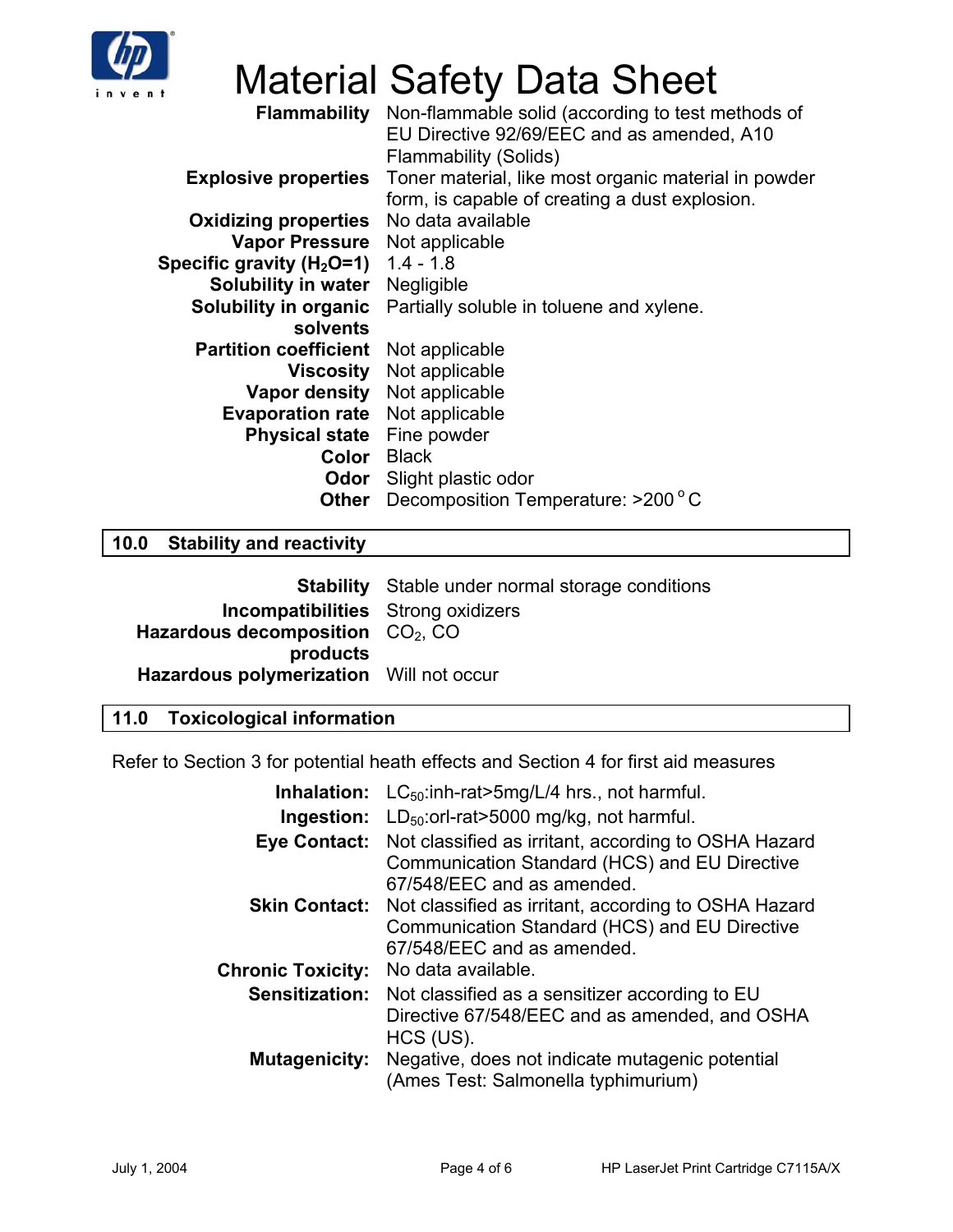

# Material Safety Data Sheet

**Carcinogenicity:** None of the ingredients listed in this MSDS are listed by IARC, NTP, EU, MAK, OSHA, California Proposition 65 or ACGIH as a carcinogen. **Reproductive Toxicity:** Not classified as toxic according to EU Directive 67/548/EEC and as amended, California Prop. 65, or DFG (Germany).

### **12.0 Ecological Information**

No data available for ecological and wastewater treatment (sewage) systems. Avoid spills and dispose of in accordance with applicable laws and regulations.

### **13.0 Disposal considerations**

Do not put toner or toner cartridge into fire; heated toner may cause severe burns. Do not shred toner cartridge, unless dust-explosion prevention measures are taken. Finely dispersed particles may form explosive mixtures in air. Dispose of in compliance with federal, state, and local regulation.

### **14.0 Transportation information**

Not a regulated article under DOT, IATA, ADR, or RID

| <b>UN Number</b>            | <b>None</b> |
|-----------------------------|-------------|
| Class                       | <b>None</b> |
| <b>Proper Shipping Name</b> | <b>None</b> |
| <b>Packing Group</b>        | <b>None</b> |
| <b>Special Precautions</b>  | <b>None</b> |

### **15.0 Regulatory information**

| <b>US EPA TSCA Inventory</b>        | All chemical substances in this product comply with<br>all rules or orders under TSCA.                         |
|-------------------------------------|----------------------------------------------------------------------------------------------------------------|
| <b>US EPA TSCA 12(b)</b>            | Contains p-Xylene - [CAS No. 106-42-3]                                                                         |
| <b>US California Proposition 65</b> | This product contains no chemical substances<br>subject to rules or orders under California<br>Proposition 65. |
| <b>EU Notification</b>              | All components in this product are compliant with<br>EU Chemical Inventory regulations.                        |
| <b>EU Hazard Label</b>              | Product does not require a label under 1999/45/EC                                                              |
| (1999/45/EC):                       | and as amended.                                                                                                |
| <b>Dangerous Components</b>         | <b>None</b>                                                                                                    |
| $(CAS No.) wt\%$                    |                                                                                                                |
| <b>USA Labeling</b>                 |                                                                                                                |
| Symbol                              | Not required                                                                                                   |
| <b>Hazard Warning</b>               | Not required                                                                                                   |
| <b>Safety Advice</b>                | Not required                                                                                                   |
| <b>Hazardous Component(s)</b>       | <b>None</b>                                                                                                    |